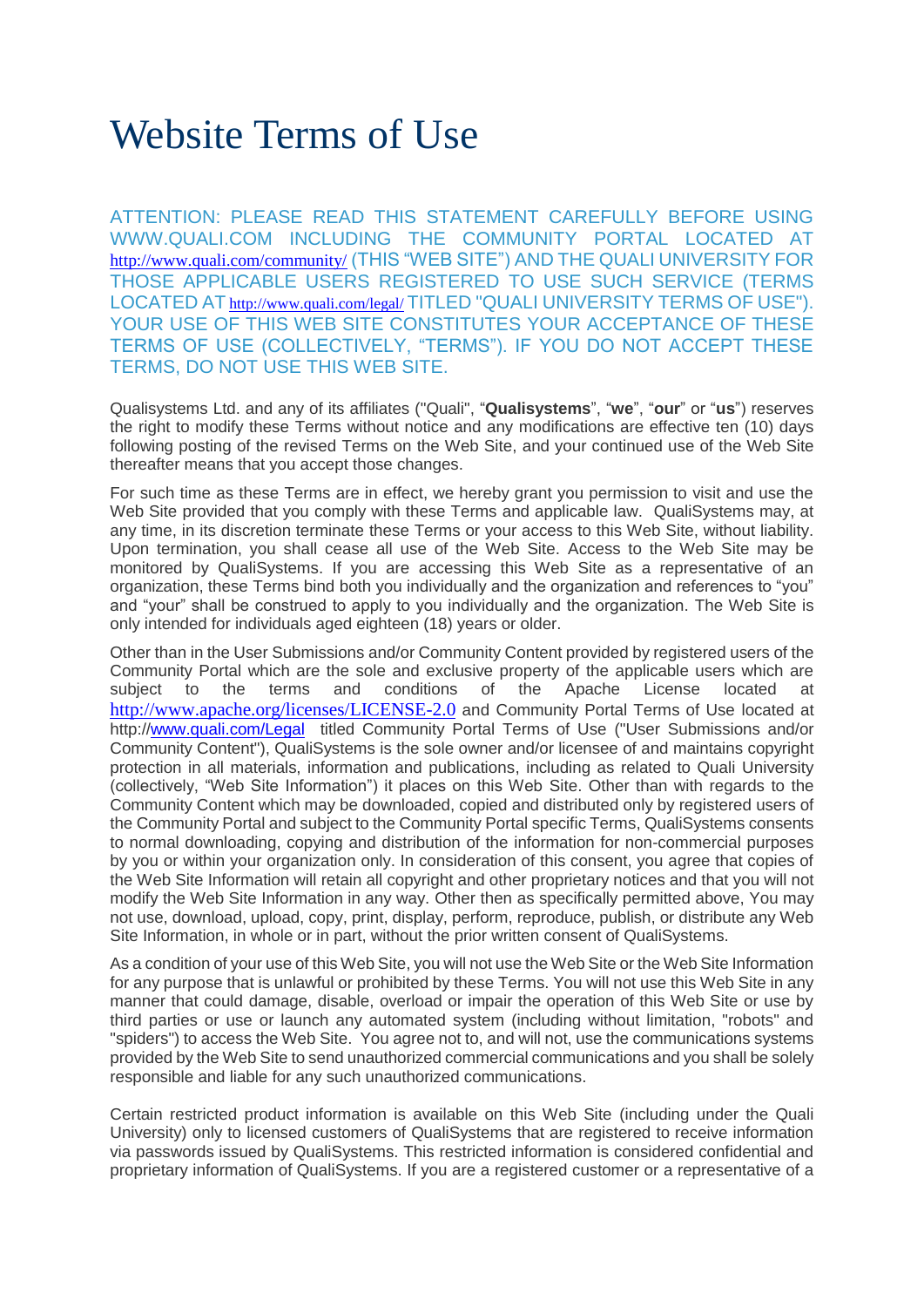registered customer, QualiSystems authorizes you to make use the restricted information for yourself or, if applicable, only within the customer organization, and only for the intended purposes authorized by QualiSystems and as further detailed udner the applicable terms of use of such service/product. Issuance of a registration password is conditioned on the customer's use of the information in accordance with the terms of their license, product or service agreement with QualiSystems. You shall not transfer your password to unauthorized parties. You will immediately notify QualiSystems of any unauthorized use of your password. You are responsible for use of your password. You will not attempt to gain unauthorized access to any Web Site Information, Quali University or area within this Web Site.

Certain information available on this Web Site is provided by other parties, particularly information about such other parties, including Community Content on the Community Portal. You understand that all such content, information, data, text, software, music, sound, photographs, graphics, video, messages, or other materials, are the sole responsibility of the party who originated it and that QualiSystems has no responsibility for such content and does not guarantee the accuracy, integrity, quality or intellectual property rights of such content, nor shall Qualisystems be liable for the conduct, including defamatory, offensive, illegal, or negligent conduct, of any such third party or any other Web Site user. You are solely responsible for your interaction with any such third party and agree to waive any legal or equitable rights or remedies you may have against QualiSystems arising from it. If you have a dispute with any Web Site user or owner in connection with the Web Site or any User Submission and/or Community Content including as part of the Community Portal, you agree that QualiSystems is not liable for any claims or damages arising out of or connected with such a dispute. QualiSystems reserves the right, but has no obligation, to monitor any such dispute. In no event is the inclusion of a statement about another party, a reference to such other party or a web-link to another party's website an endorsement of such other party, their products or their services. The services of their services of the services.

You may link to the QualiSystems home page (provided you link to but do not replicate any page on this Web Site), but are not authorized to link to any other page on the QualiSystems Web Site without the prior express written consent of QualiSystems provided that QualiSystems reserves the right to withdraw this consent at any time in its discretion. You may not use any of QualiSystems's proprietary logos, marks, or other distinctive graphics, video, or audio material in your links. You may not link in any manner reasonably likely to 1) imply affiliation with or endorsement or sponsorship by QualiSystems; 2) cause confusion, offense, mistake, or deception; 3) dilute QualiSystems's trademarks, service marks or trade names; or 4) otherwise violate applicable law.

QualiSystems makes no representations or promises to develop, provide or market any software, service or product discussed on this Web Site, and you shall not rely on the information provided or the prospect of availability of any software, service or product currently in development or currently anticipated to be made available in the future. Web Site Information may refer to products, programs or services that are not available in your country. Consult your local QualiSystems representative for information about the products, programs and services that may be available to you.

Any software that is available for download from this Web Site, other then the Community Content, is the copyrighted property of QualiSystems, its licensees and/or its suppliers. Any use or reproduction of any such software and warranties as to such software, if any, are governed by the terms of the license agreement applicable to that software. Any use of any other product or service and warranties as to such product or service purchased by you using, or in connection with, this Web Site, or the Quali University, if any, is governed by the terms of the agreement applicable to that product or service.

Neither QualiSystems nor any of its affiliates or suppliers or its or their officers, directors, employees, agents, representatives or subcontractors shall be liable for any loss or liability resulting, directly or indirectly, from delays or interruptions due to electronic or mechanical equipment failures, denial of service attacks, date data processing failures, telecommunications or Internet problems, utility failures or problems, defects, weather, strikes, walkouts, fire, acts of God,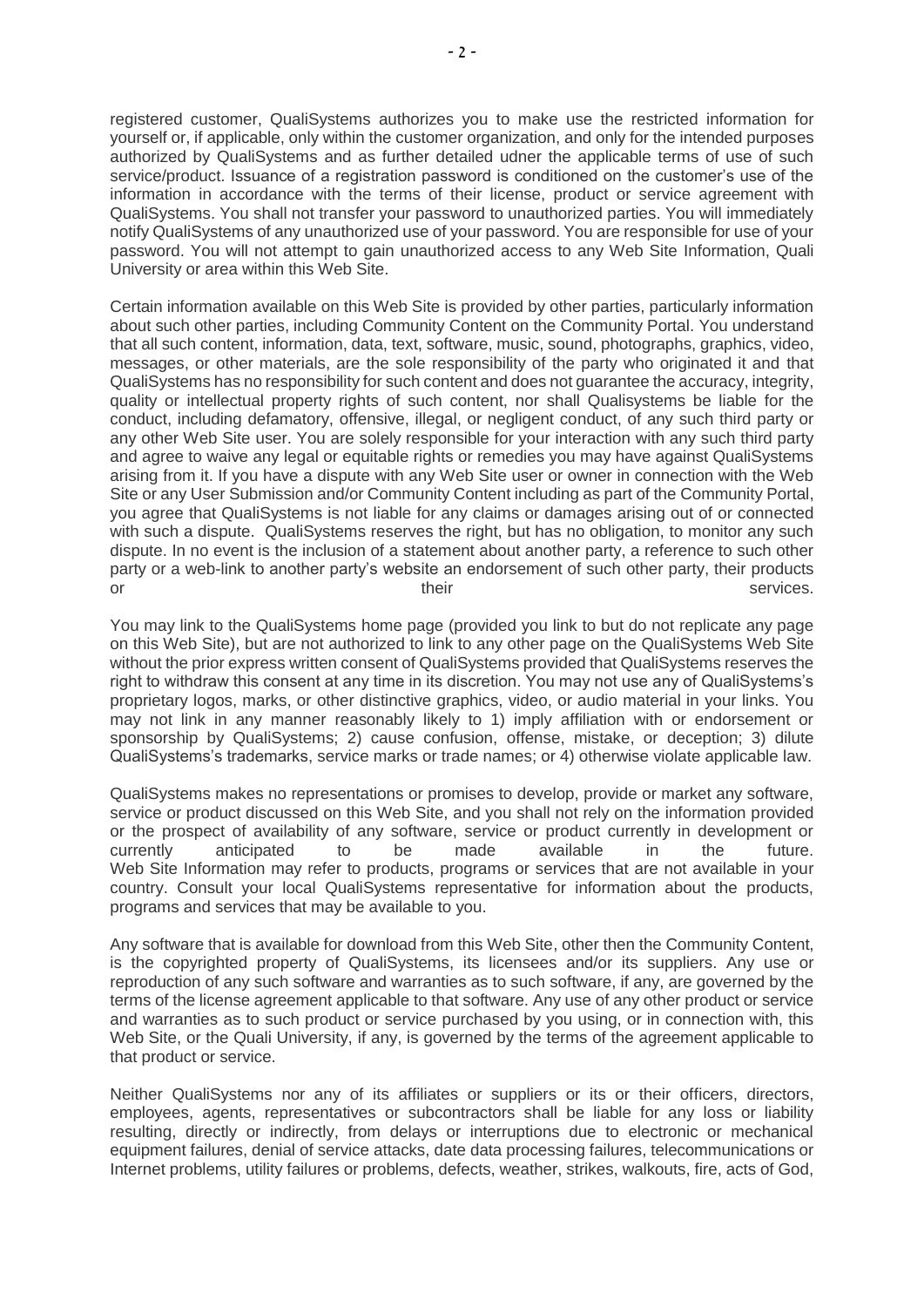riots, armed conflicts, acts of war or other like causes beyond the reasonable control of QualiSystems. The Web Site may also occasionally be unavailable for routine maintenance, upgrading, or other reasons with no prior notice. QualiSystems shall have no responsibility to and regarding the providing of access to this Web Site while the interruption of this Web Site continues. QualiSystems may discontinue providing access to this Web Site at any time.

## **Disclaimer; Limitation of Liability; Indemnity**

THIS WEB SITE, THE QUALI UNIVERSITY AND ALL WEB SITE INFORMATION, INCLUDING THE USER SUBMISSIONS, AND COMMUNITY CONTENT ON THE COMMUNITY PORTAL, IS PROVIDED "AS IS" AND WITHOUT WARRANTY OR CONDITION OF ANY KIND, EXPRESSED OR IMPLIED, INCLUDING THOSE REGARDING THE ACCURACY OR COMPLETENESS OF THE INFORMATION, WARRANTIES OF MERCHANTABILITY, FITNESS FOR A PARTICULAR PURPOSE, TITLE, NON-INFRINGEMENT AND THOSE ARISING FROM A COURSE OF DEALING, USAGE OR TRADE PRACTICE. IN ADDITION, YOUR USE OF THE COMMUNITY PORTAL, USER SUBMISSION AND/OR COMMUNITY CONTENT, OR ANY PART THEREOF, IS MADE SOLELY AT YOUR OWN RISK AND IT IS UP TO YOU TO TAKE PRECAUTIONS TO ENSURE THAT WHATEVER YOU SELECT FOR YOUR USE IS FREE OF SUCH ITEMS AS VIRUSES, WORMS, TROJAN HORSES AND OTHER ITEMS OF A DESTRUCTIVE NATURE. IN NO EVENT WILL ANY MEMBER OF QUALISYSTEMS BE LIABLE FOR ANY DAMAGES WHATSOEVER (INCLUDING, WITHOUT LIMITATION, THOSE RESULTING FROM LOST PROFITS, LOST DATA, LOSS OF REPUTATION, LOST REVENUE OR BUSINESS INTERRUPTION) ARISING OUT OF THESE TERMS OR THE USE, INABILITY TO USE, OR THE RESULTS OF USE OF, THIS WEB SITE, THE COMMUNITY PORTAL OR ANY SITE LINKED TO [WWW.QUALI.COM,](http://www.qualisystems.com/) EVEN IF QUALISYSTEMS HAS BEEN ADVISED OF THE POSSIBILITY OF SUCH DAMAGES OR LOSSES. WITHOUT LIMITING THE FOREGOING, NO MEMBER OF QUALISYSTEMS SHALL BE LIABLE FOR ANY SPECIAL, INDIRECT, INCIDENTAL, OR CONSEQUENTIAL DAMAGES THAT MAY RESULT FROM THE USE OF THIS WEB SITE, THE COMMUNITY PORTAL OR ANY WEB SITE INFORMATION, INCLUDING THE COMMUNITY CONTENT AND/OR USER SUBMISSIONS, WHETHER ARISING UNDER CONTRACT, NEGLIGENCE, TORT OR ANY OTHER LAW OR CAUSE OF ACTION. SOME JURISDICTIONS DO NOT ALLOW THE LIMITATION OR EXCLUSION OF LIABILITY. ACCORDINGLY, SOME OF THE ABOVE MAY NOT APPLY TO YOU. IN NO EVENT SHALL THE AGGREGATE LIABILITY OF QUALISYSTEMS FOR ANY DAMAGES ARISING UNDER THESE TERMS OR OUT OF YOUR USE OF, OR INABILITY TO USE, THE WEB SITE AND/OR THE COMMUNITY PORTAL, EXCEED THE TOTAL AMOUNT OF FEES, IF ANY, PAID BY YOU TO QUALISYSTEMS FOR USING THE WEB SITE DURING THE THREE (3) MONTHS PRIOR TO BRINGING THE CLAIM.

You agree to release, defend, indemnify and hold QualiSystems and any affiliates, directors, employees and officers harmless from and against any and all claims, liabilities, damages, losses or expenses, including reasonable attorneys' fees and costs, arising out of or in any way connected with your access to or use of this Web Site, the Quali University the Community Portal or any Web Site Information, Community Content and/or User Submissions, your interaction with any Web Site user or your violation of these Terms.

### **Export and Trade Controls**

You agree not to import, export, re-export, or transfer, directly or indirectly, any part of this Web Site or any Web Site Information provided on or pursuant to this Web Site except in full compliance with all United States, foreign and other applicable laws and regulations.

# **Submissions**

Any information, material or idea you submit to this Web Site by any means will be treated as nonconfidential and non-proprietary and may be used by QualiSystems and its affiliates for any